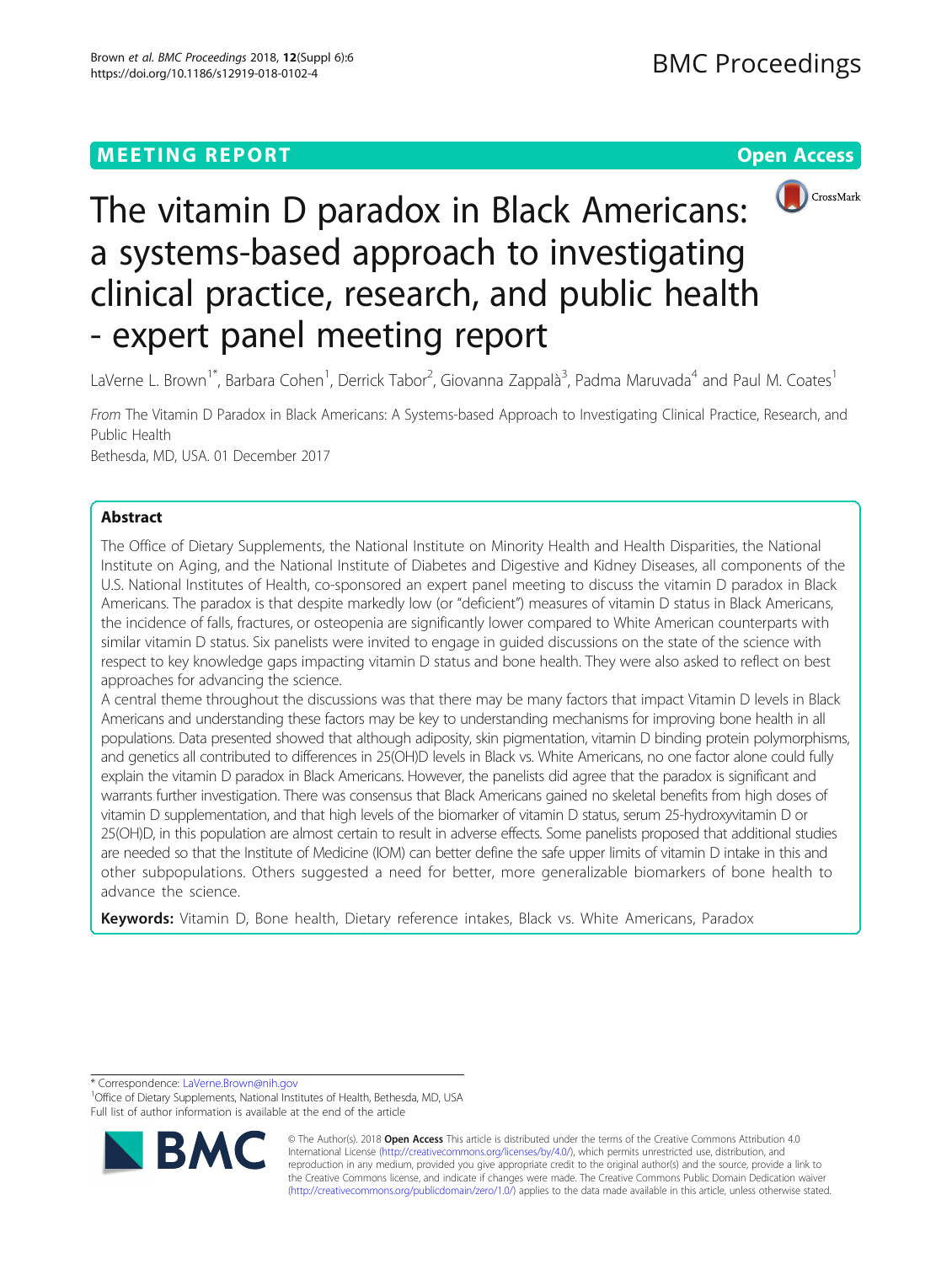## Background

Cholecalciferol, or vitamin D, is a prohormone that is synthesized endogenously in mammalian skin upon exposure to sunlight or UVB irradiation (290-315 nm). A steady state is reached such that only 10-15% of the cutaneous precursor, 7-dehydrocholesterol, is converted to vitamin D [\[1](#page-9-0)]. Such photo-regulation is believed essential to prevent the production of toxic levels of vitamin D following excessive sun exposure [[1](#page-9-0)]. However, additional sources of vitamin D can be obtained via the diet in small amounts from foods such as salmon, tuna, mackerel, beef liver, and egg yolks, and in larger amounts from fortified foods or dietary supplements. Regardless of the source, vitamin D must be further metabolized or "activated" before exerting pleiotropic actions at various tissue and cell sites throughout the body.

The first step in the activation of cholecalciferol takes place in the liver. There, vitamin D is converted to 25 hydroxyvitamin D (referred to as 25(OH)D). The 25(OH) D metabolite is most abundant in the circulation, and it is an established marker of vitamin D status. The 25(OH)D metabolite is, however, inactive at physiological levels [[1](#page-9-0)]. The second step in the activation of vitamin D takes place in the kidneys and other organs/tissues where 25(OH)D is converted to  $1,25(OH)_2D$ . Formation and catabolism of this, the active metabolite  $(1,25(OH),D)$ , are tightly regulated processes such that when circulating levels of  $25(OH)D$  are low, levels of  $1,25(OH)2D$  have been shown to be normal or somewhat elevated.

The biological actions of  $1,25(OH)_{2}D$  are mediated through the vitamin D receptors (VDRs), which are found at multiple cell and tissue sites. The VDRs are most abundant in the intestine, kidney, parathyroid gland, and bone, and their expression at these sites is linked to calcium homeostasis [\[2\]](#page-9-0). As such, vitamin D and its active metabolite(s) are conventionally associated with health outcomes related to bone strength and condition.

#### The vitamin D paradox

The committee assigned by the IOM to review dietary reference intakes (DRIs) for vitamin D and calcium determined that, with respect to the prevention of fractures and osteopenia, levels of serum 25(OH)D were sufficient when in the range of 20 ng/mL- 50 ng/mL; low when less than 20 ng/mL; and deficient when below 12 ng/mL [[3](#page-9-0)]. In addition, assuming minimal sun exposure, an intake of 400-600 IU per day was deemed adequate to maintain serum 25(OH)D levels in the range of  $16-20$  ng/mL  $[3]$  $[3]$  $[3]$ . While studies show a correlation of serum 25(OH)D levels to bone mineral density and fracture risk in White and Mexican-Americans, serum 25(OH)D levels do not correlate with the same health outcomes in some other populations, particularly Black Americans. In Black Americans, bone density levels are high despite markedly low or deficient serum levels of 25(OH)D. The apparent contradiction is commonly referred to as the "vitamin D paradox in Black Americans".

A quote from the National Academies Press in 2011 reads, "…emerging evidence would suggest that there is perhaps a lower requirement for calcium and vitamin D among African Americans relative to ensuring bone health, at least compared with whites, [but] there is a notable lack of high-quality and convincing evidence to act on this possibility…" [\[3](#page-9-0)]. In 2014, an ODS-sponsored workshop, "Vitamin D: Moving Toward Evidence-based Decision Making in Primary Care," identified additional ambiguities regarding the efficacy and potential risks of vitamin D supplementation with respect to skeletal health amongst Black Americans [\[4](#page-9-0)].

## Overview of presentations

To continue discussions on the state of the science with respect to vitamin D requirements in specific segments of the population, and to gain a better understanding of the factors capable of affecting those requirements, the ODS, the NIMHD, the NIA, and the NIDDK co-sponsored an expert panel meeting in December 2017 entitled, "The Vitamin D Paradox in Black Americans: A Systems-based Approach to Investigating Clinical Practice, Research, and Public Health." The systems-based approach was defined as the study of a series of factors that impact a whole system by way of individual actions, as well as through interrelated and interconnected interactions with other components. A primary aim of the expert panel meeting was to consider the influence of interrelated factors that might impact the vitamin D status and bone health in Black vs. White Americans. Some plausible factors include: behavioral (e.g., physical activity, diet, sun exposure, etc.), molecular (e.g., calcium, parathyroid hormone or PTH, etc.), clinical (e.g., obesity vs. weight loss), or physiological (e.g., skin pigmentation, genetics). Social factors (e.g., access to quality healthcare) were deemed to be outside the scope of this forum.

Six panelists, each with professional expertise in the realm of the vitamin D paradox, were invited to the meeting. The panelists were invited to engage in informal discussions addressing specific themes of the vitamin D paradox to gain a better understanding of the factors impacting vitamin D status and bone health in various subpopulations in the U.S. Prior to the discussions, panelists presented clinical data or research findings that best supported their expert opinions of the vitamin D paradox. The charge was to focus each presentation on the impact of 25(OH)D as a marker of skeletal health in isolation but also in connection with other factors (e.g. calcium status, adiposity, genetics, skin pigmentation, etc.) in Black American vs. White American adult populations. Panelist presentations began with an overview of vitamin D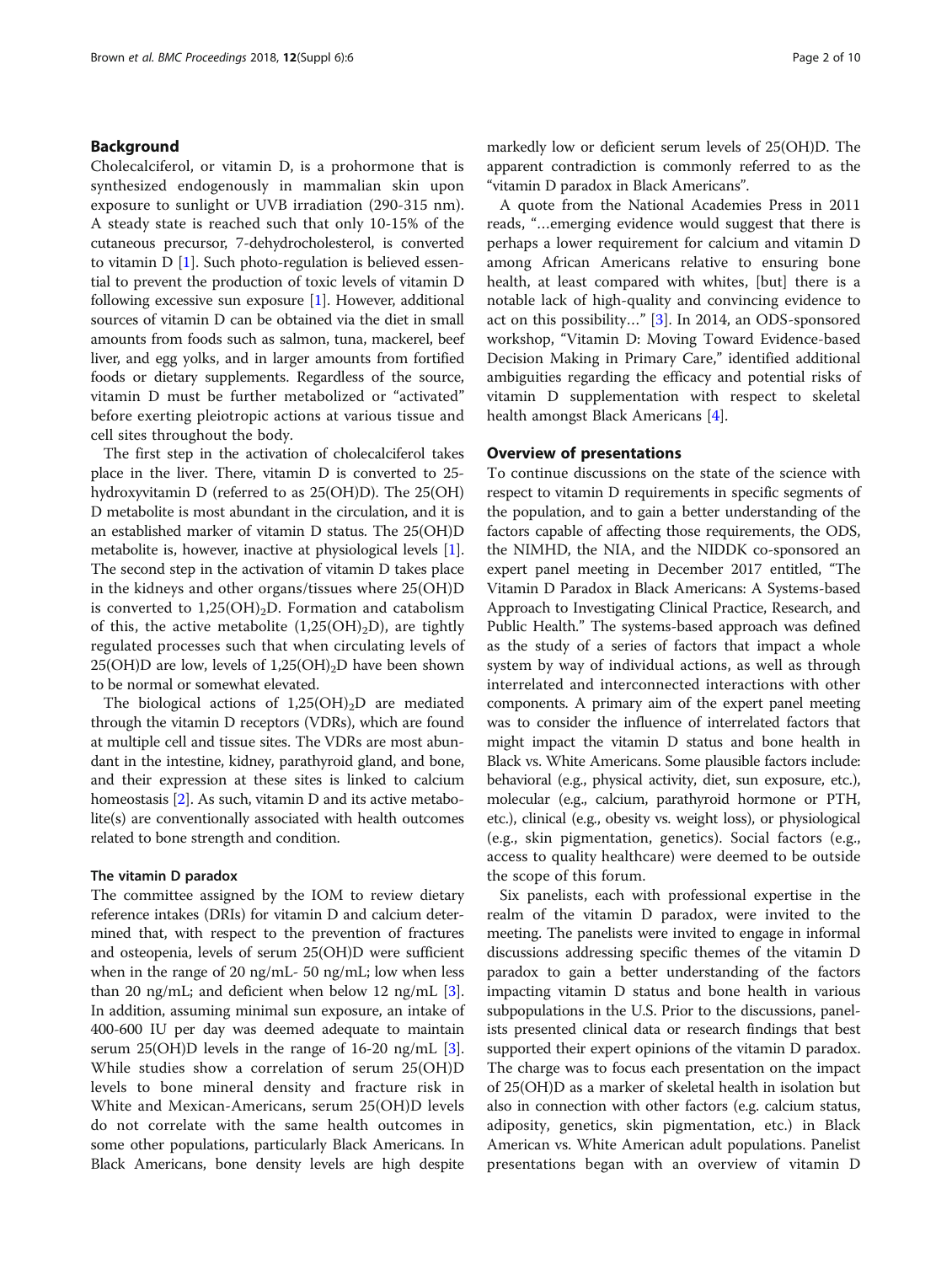pathways followed by an overview of the Vitamin D Standardization Program (VDSP). The VDSP has served an important role in helping to advance the science and improve the clinical assessment of nutrient status in general. The following summarizes all presentations as well as both sessions of the expert panel discussions on the vitamin D paradox.

## Panelist: Andy Hoofnagle, MD, PhD, Department of Laboratory Medicine, University of Washington

Dr. Hoofnagle presented a review of some fundamentals of the vitamin D pathways (Fig. [1](#page-3-0)) that may be relevant in addressing a key question: How can biochemical information be used to help predict clinical outcomes? The role of PTH in enhancing the activity of the enzyme 1-alpha hydroxylase in the conversion of  $25(OH)D$  to  $1,25(OH)<sub>2</sub>D$ was discussed as well as the role of PTH in inhibiting 24 hydroxylase.

Dr. Hoofnagle also presented data from the multiethnic study of atherosclerosis (MESA). The multi-site study enrolled 6814 participants from North Carolina, New York, Maryland, Minnesota, Illinois, and California. The participants were 45-84 years of age, 53% female, and of African American, Chinese American, White, and Hispanic ethnicities. After ≥8 years of follow-up, key markers of the vitamin D pathway were monitored. Vitamin D binding globulin, albumin, and fibroblast growth factor 23 or FGF23 showed no significant differences between races (Black vs. White Americans). Measures of calcium and phosphate also showed no difference, but PTH was higher in Black Americans than in White Americans. Consequently, it was not surprising that compared to White Americans, Black Americans displayed lower levels of 25(OH)D, lower levels of the catabolite  $24,25(OH)_{2}D$ , and higher levels of the active metabolite  $1,25$  (OH)<sub>2</sub>D. In addition, 25(OH)D levels appeared to decrease as skin color darkened when comparing White, Chinese, Hispanic, and Black Americans.

With respect to health outcomes, the MESA trial showed that higher serum levels of 25(OH)D were associated with lower cardiovascular (CVD) risk in White and Chinese Americans, while higher serum levels of 25(OH)D were associated with a slightly higher risk of CVD in Black and Hispanic Americans. In addition, the fracture rate for Black Americans was lower than that for White Americans.

In a related study using the National Health and Nutrition Examination Survey (NHANES) data from 1988 to 2010 [using national death index, ages  $20+$ , analytic sample  $N =$ 39,839], the all-cause mortality rate was increased for White Americans when compared to Black Americans, and higher levels of 25(OH)D were associated with lower all-cause mortality in White Americans but less strongly associated with all-cause mortality in Black Americans.

## Presenter: Chris Sempos, Ph.D. NIH Office of Dietary Supplements

Dr. Sempos' presentation focused on assay variation and end-user performance that tend to bias measurements of vitamin D status. The identification of inadequate and/or deficient vitamin D levels, and related health consequences in individuals and populations, requires laboratory measurements that are accurate, precise, and comparable over time, location and laboratory procedure. The same level of standardization is required to identify the health effects of vitamin D overload.

Results from the Vitamin D External Quality Assessment Scheme (DEQAS) and research around the world clearly indicate that assay variation in the measurement of 25(OH) D, the current biomarker of vitamin D status and exposure, confounds our ability to develop external criteria to define inadequate and deficient levels of 25(OH)D. Thus, current laboratory procedures require standardization. With the development of standard reference measurement procedures for 25(OH)D, first by the US National Institute of Standards and Technology, and then by the Laboratory for Analytical Chemistry at Ghent University in Belgium, it is now possible to contemplate the worldwide standardization of 25(OH)D measurements.

The path to 25(OH)D assay standardization includes four stages:

- Step 1. Develop a Reference Measurement System. Such a system consists of reference methods, reference materials, a certification program and Accuracy-based Performance Testing/External Quality Assessment (PT/EQA) schemes.
- Step 2. Calibrate Commercial Assay Systems to Reference Materials. Examples of this include the National Institute of Standards and Technology's (NIST) Standard Reference Materials (SRMs) or the CDC Vitamin D Standardization Certification Program that are based on single donor serum panels with target values assigned by a reference measurement procedure.
- Step 3. Calibrate Individual Clinical and Research Laboratory Assays to Reference Methods (Materials). This includes NIST SRMs, CDCs Standardization Certification Program and participation in CAP and/or DEQAS PT/EQA.
- Step 4. Verify End-User Test Performance. The CDC Standardization Certification Program, as well as the CAP Accuracy-Based Vitamin D Survey and DEQAS are useful ways to continuously verify end-user performance over time.

A comparison of different assays shows a different bias between 2012 and 14 and 2015-17 (see Fig. [2](#page-4-0)). There is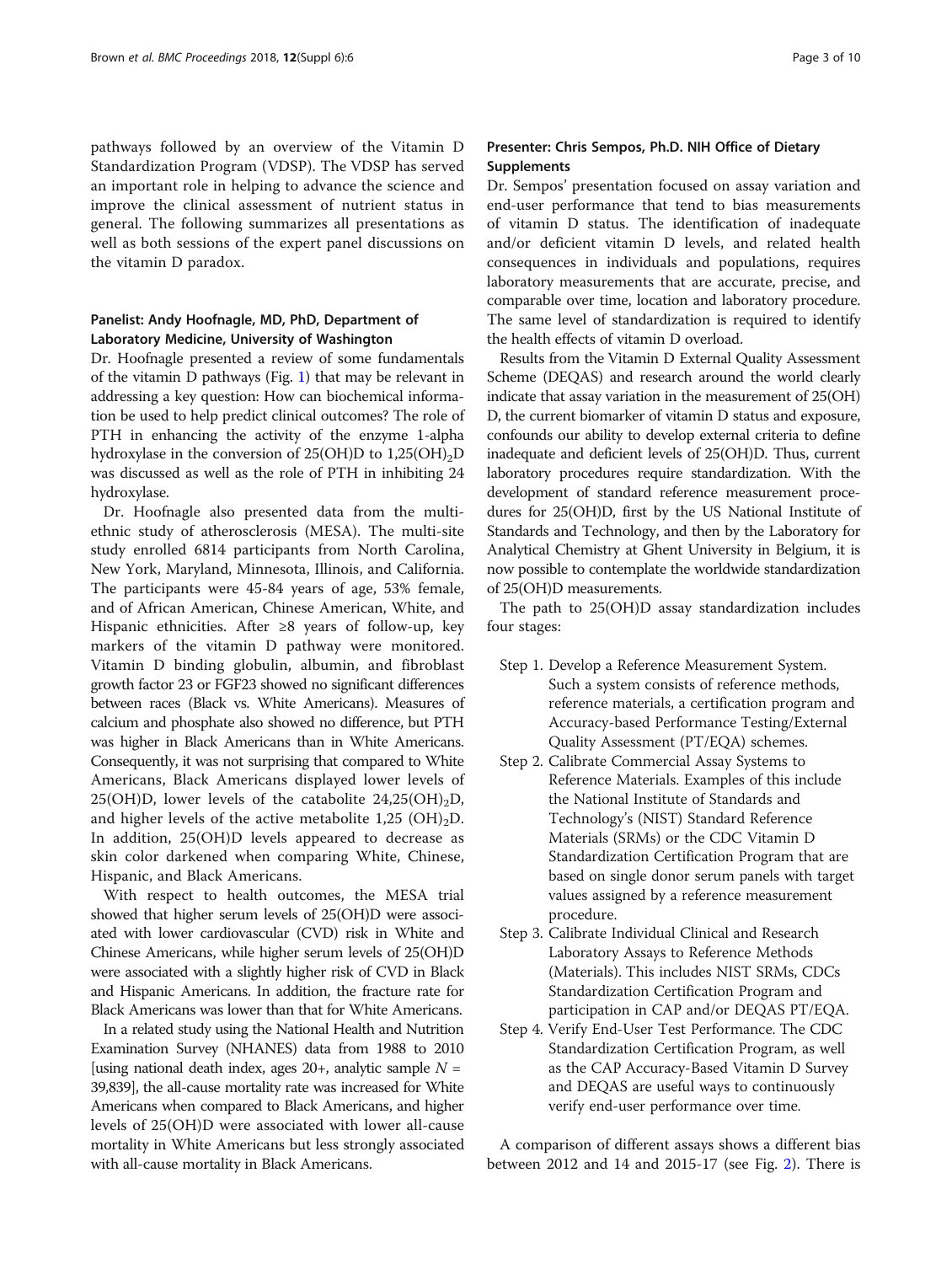<span id="page-3-0"></span>

bound to VDBP and transported to the liver where it is converted to 25(OH)D, the current biomarker for vitamin D status. PTH enhances 1-alpha hydroxylase in the kidneys which is responsible for the conversion of the inactive metabolite, 25(OH)D, to the active metabolite, 1,25(OH)<sub>2</sub>D. The entire pathway is tightly regulated via catabolic and feedback loop processes as shown

still a large amount of variation around mean bias for most assays – especially the immunoassays. These results highlight the need to modify the VDSP Performance Criteria for Mean Bias to include an allowable amount of variation around a mean of ±5%.

The problem remains – how these data, with such variability, can be pooled. In addition, four key emerging issues for vitamin D research include:

- 1. Developing updated VDSP Performance Guidelines for the measurement of 25(OH)D.
- 2. Emerging importance of additional vitamin D metabolites in assessment of vitamin D status.
- 3. Developing standardization programs for emerging vitamin D metabolites.
- 4. Promoting consensus definition of vitamin D deficiency based on standardized measurements of 25(OH)D.

Dr. Sempos was clear that the current goal is to promote the standardized laboratory measurement of vitamin D status to improve clinical and public health practice worldwide and to define vitamin D status. One potential definition focuses on specific concentrations of one of the following:  $25(OH)D$ ;  $24,25(OH)_{2}D_{3}$ ; 3-epi-25(OH)D; PTH Suppression by 25(OH)D; vitamin D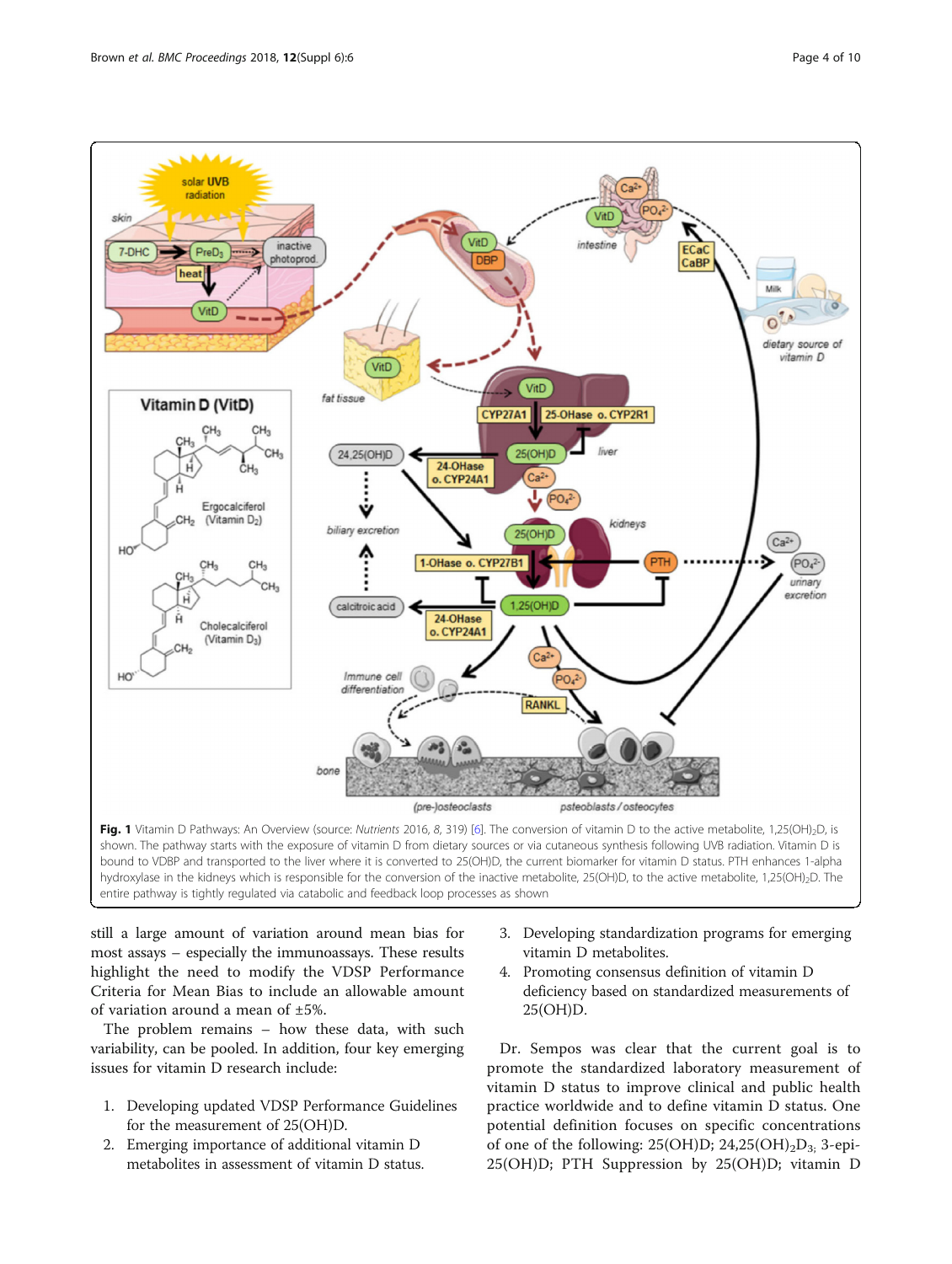<span id="page-4-0"></span>

binding protein; or, bioavailable 25(OH)D or something similar. Another definition considers a combination of vitamin D metabolites.

The expansion of VDSP vitamin D standardization efforts (through ODS) includes the promotion of standardized measurement of emerging vitamin D metabolites in research; the development of NIST reference methods or reference materials (e.g., 3-epi-25(OH)D and 24,25(OH) 2D); and, the continued development of NIST reference methods for vitamin D binding protein (DBP) and PTH.

Given that, when trying to improve the definition of vitamin D deficiency most researchers use the relationship between 25(OH)D and the risk of developing nutritional rickets, future goals could include the development of: an international rickets registry; a case definition of nutritional rickets; standardized 25(OH)D/Vitamin D metabolites; standardized nutritional rickets risk factors (dietary calcium intake, iron status, etc.); and, a consensus on hypovitaminosis D definition.

## Panelist: John Aloia, MD, Stony Brook University School of Medicine

Citing work that he has been involved with since the early 1970's, Dr. Aloia stated that Black Americans have higher bone mass when compared to White Americans. He presented data that show clear differences in total body potassium and calcium in White and Black Americans

(Fig. [3\)](#page-5-0), along with data that show that Black Americans have higher mineral and protein mass than White Americans (Table [1](#page-5-0)).

In looking at non-vitamin D factors that impact bone health, Dr. Aloia indicated that Black Americans displayed genetically programmed bone mass, higher peak bone mass, greater muscle mass, advantageous femur geometry, superior calcium economy, skeletal resistance to PTH, and renal calcium conservation. He also believed that 60 – 80% of peak bone mass could be attributed to genetic inheritance since differences were observed in all age groups, not just in older populations.

With respect to calcium economy in Black adults, Dr. Aloia presented findings showing that Black Americans have: reduced markers of bone turnover (osteocalcin, CTx, OHPro, BAP); lower urinary calcium; similar calcium absorption efficiency; higher PTH and  $1,25(OH)_2D$ ; skeletal resistance to PTH; and, slower bone loss when compared to White Americans. Ultimately, Dr. Aloia suggested that, given such lower concentrations of urinary calcium in Black individuals, the IOM should consider lowering the ranges in the recommended calcium guidelines for Americans.

With respect to the use of free 25(OH)D versus total 25(OH)D assays for assessing vitamin D status, Dr. Aloia indicated that a study with 164 Black and White Americans matched for age and BMI showed higher PTH and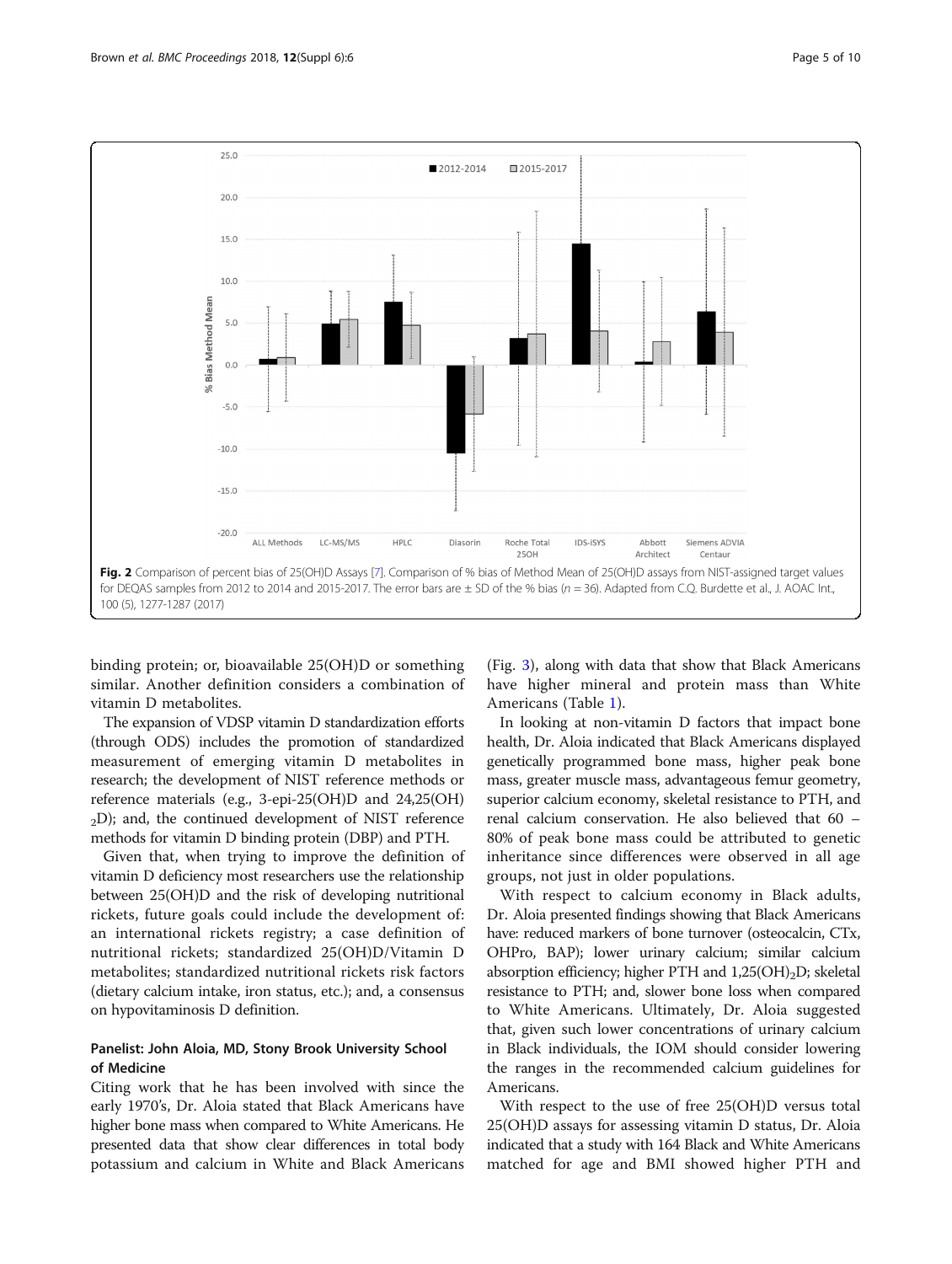<span id="page-5-0"></span>

1,25(OH)D levels in Black Americans. There was no advantage of using free 25(OH)D versus total 25(OH)D for predicting outcomes, and the VDBP levels were the same in both groups.

Dr. Aloia highlighted his findings from a 3-year, randomized, double-blind, placebo controlled, parallel-group study to evaluate the efficacy of vitamin D3 in the prevention of bone loss in 208 black postmenopausal women. The study results showed no change in bone mineral density (BMD) with vitamin D supplementation (i.e., 800 International Unit or IU for the first 2 years and 2000 IU for the last year of the trial) [[5\]](#page-9-0).

Dr. Aloia concluded his remarks with the following statement: "A dilemma that exists is that higher levels of vitamin D presents hazards for Black Americans, resulting

Table 1 Body composition variables for Black and White Americans [\[9](#page-9-0)]

| Variable | <b>Blacks</b><br>% (SE) | Whites<br>% (SE) | B/W   | $P$ -value <sup>a</sup> |
|----------|-------------------------|------------------|-------|-------------------------|
| Mineral  | 4.37 (.052)             | 4.10 (.037)      | 1.066 | .0001                   |
| Fat      | 34.1 (.97)              | 35.6(.63)        | 0.958 | .054                    |
| Protein  | 13.9 (.097)             | 13.4 (.078)      | 1.037 | .0001                   |
| Water    | 47.6 (.37)              | 46.9 (.27)       | 1.015 | .025                    |

Values given are at Age 47.7, Height 163.6 cm, Weight 66.9 kg. Values are percent of total body weight, obtained by using separate equations for the weight of each compartment and then computing the percentage of the total compartments

 $a$ <sup>a</sup> The P-value given is the result of Student's t-test on the difference between the percentages

in increasing falls and fractures. Yet Black Americans with low levels (less than 30 nmol/l) are at greater risk for osteomalacia or rickets. So, if we lower the levels we run the risk of causing more osteomalacia and rickets."

#### Panelist: Steve Brooks, PhD, Health Canada

Dr. Steve Brooks presented data from both the Canadian Health Measures Survey and a survey of South Asian and White Adults in Ottawa. Both surveys used self-reported ethnicity, food frequency questionnaires for vitamin D from food and supplements, and clinical measures that included serum 25(OH)D and natural skin color by spectrophotometer (unexposed - upper arm underneath biceps).

The data showed lower levels of 25(OH)D in Black Canadians compared to White Canadians and a large proportion of non-White Canadians with levels below 20 nmol. He noted that levels in Black Canadians were even lower than levels in Black Americans.

Based on the survey data, three key questions need to be addressed.

- 1. Do we need to worry about lower 25(OH)D levels in "non-White" groups?
- 2. Are the Dietary Reference Intakes (DRI) values (derived for optimal bone health) correct for all racial groups?
- 3. Are there optimal "race-specific" values? (e.g., considering data on Black Americans with respect to VDBP and osteoporosis)?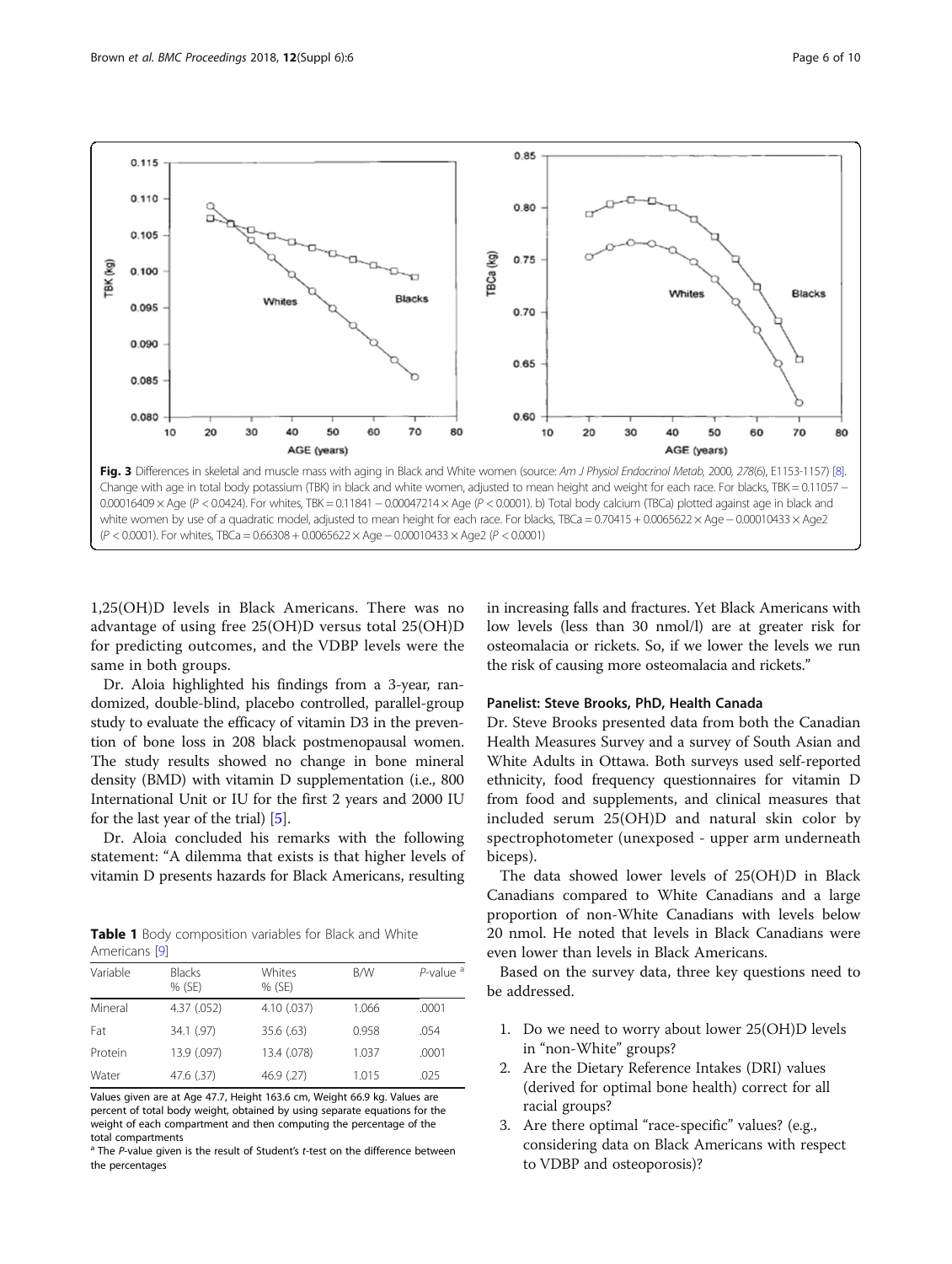Dr. Brooks indicated that the usual explanation for low levels of serum 25(OH)D in non-White populations was skin color. He alluded to data that suggested that during the summer months, darker people do not synthesize as much vitamin D as people with lighter skin, signifying that the rate of synthesis is lower with darker skin.

The Ottawa study measured skin color and serum levels of 25(OH)D. It was designed to analyze the impact of skin color separately from the impact of other genetic differences. Results from the study showed that South Asians have darker skins than whites and have a wide range of color. There is a slight decrease in vitamin D among South Asians, as skin color gets darker. However, the difference between South Asians and Whites was remarkable (25 nmol/L). Thus, the data suggest that the differences in 25(OH)D levels could be due to other unexplained factors, with genetics being one of them. Also, sunbathing/tanning was believed to influence the results in the White group. Comparisons of the differences in 25(OH)D levels during the fall and spring months of South Asians versus White Canadians, with respect to sex, age, BMI, cholesterol and vitamin D intake (food and supplement), led Dr. Brooks to believe that these different 25(OH)D levels are at least partially explained by race.

Dr. Brooks concluded his remarks with three summary statements:

- While there is a skin color effect, we don't understand the practical meaning of this effect.
- Skin color is not the only reason for the differences in 25(OH)D levels among the racial/ethnic groups – there could be a genetic determinant of 25(OH)D levels in different racial/ethnic groups.
- While we can account for intake (Food Frequency Questionnaire or FFQ, supplement) and exposure (UVB ground level, time outside), none of these measures are perfect and an unaccounted for factor or interaction may exist.

# Panelist: Keith Norris, MD, PhD, UCLA Division of General Internal Medicine and Health Services Research

Dr. Keith Norris began his presentation with the following clinical observations:

- Compared to White dialysis patients, Black dialysis patients have increased intact-parathyroid hormone or iPTH levels and yet despite these higher levels, Black dialysis patients have increased bone mineral density and lower fracture rates.
- There is a greater likelihood of survival in Black dialysis patients who received activated vitamin D versus no/low dose vitamin D, but a similar increased survival is not seen in White dialysis patients.

 There were no Black-White mortality differences in dialysis patients in upper 50th percentile of FGF23 levels, but there was a 60% lower mortality for Blacks if FGF23 levels in the lower 50th percentile.

He urged the panelists to consider a balance between bone and other outcomes associated with vitamin D.

Dr. Norris also presented data that considered serum PTH as a function of 25(OH)D. The data showed that PTH was not linear in Black participants and that multivariable-adjusted change in PTH (95% CI) per 1 ng/mL change in 25(OH)D above and below 20 ng/mL was significant for White & Hispanic, but not Black participants. Furthermore, changes in iPTH for varying 25(OH)D levels were muted in Blacks or there may be more changes in PTH fragments or oxidized PTH such that iPTH does not need to change much.

In addition, Dr. Norris presented data on mean PTH concentrations, dietary calcium intake, and whole body bone mineral density (BMD) in NHANES 2003–2004, stratified by race/ethnicity and by categories of 25(OH)D (ng/mL). He indicated that lower serum 25(OH)D levels were associated with lower BMD in White and Hispanic participants, but there was no change in BMD in Black participants. He concluded that compared to other racial or ethnic groups Blacks do not have a significant relationship between 25(OH)D levels and PTH or BMD.

Dr. Norris then focused on non-bone markers associated with vitamin D status. He noted a study similar to MESA study that examined racial differences in the association of serum 25(OH)D concentration with congenital heart defect (CHD) events. The study showed a strong relationship between 25(OH)D and CVD events in Whites and Chinese, but not in Blacks or Hispanics.

On the topic of whether there might be better markers of vitamin D status and bone health, Dr. Norris considered the  $24,25(OH)_{2}D$  catabolite. He noted that while both  $25(OH)D$  levels and  $24,25(OH)2D$  levels were higher in White Americans compared to Black Americans, the ratio of 25(OH)D to 24,25(OH)<sub>2</sub>D was the same in both groups.

Dr. Norris concluded his presentation with the following summary statements:

- Mean PTH in Black Americans with low turnover bone disease is equivalent to mean PTH in Whites with high turnover bone disease.
- Racial differences in PTH may be due to differences in the ratio of intact PTH to PTH fragments (possible blocking fragments); racial differences in oxidized and non-oxidized PTH (both recognized as iPTH but oxidized PTH is inactive); or, limitations of PTH assays.
- Based on studies examining serum 25(OH)D levels, racial differences exist in the vitamin D - PTH axis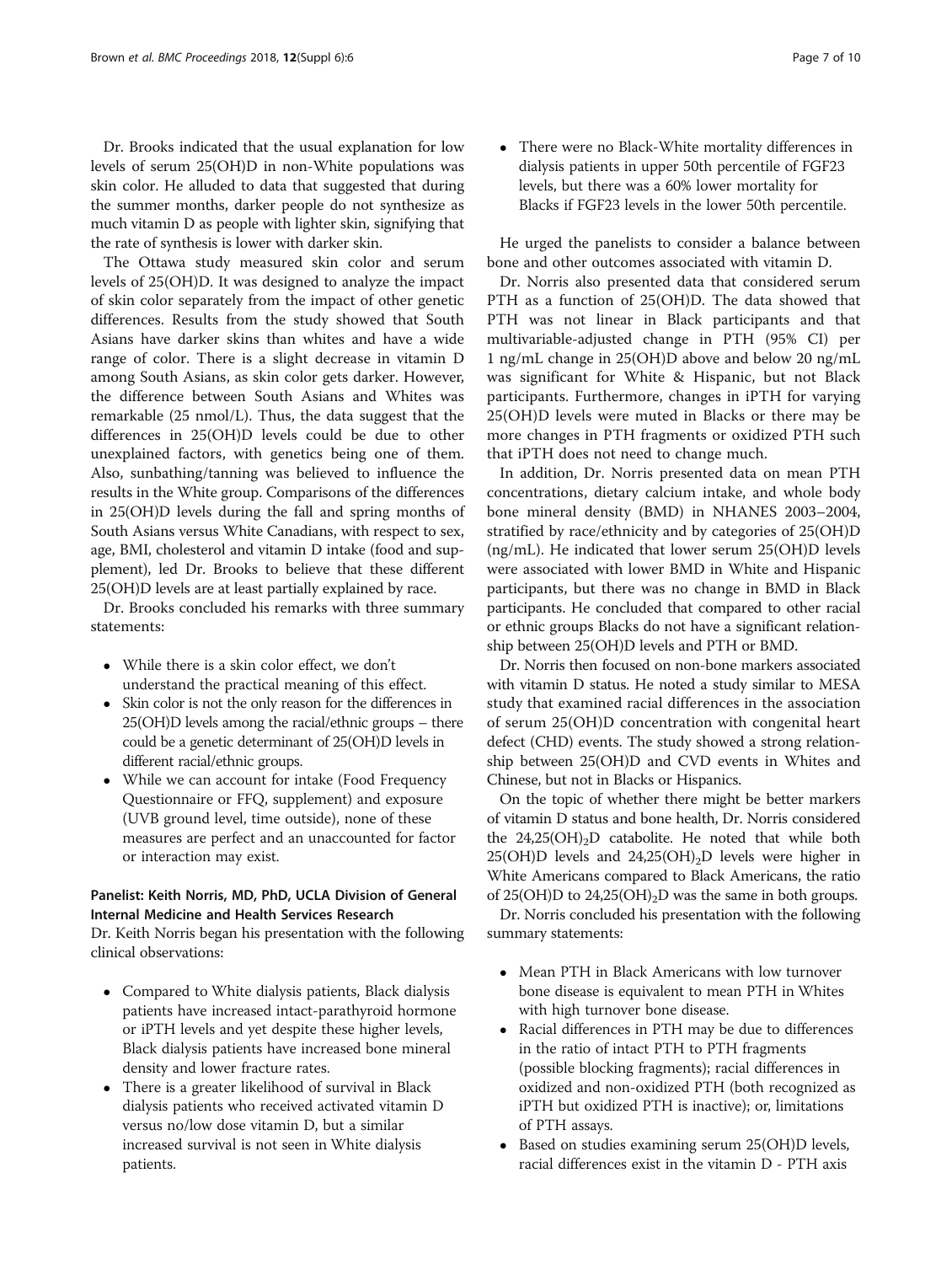and its relationship to multiple bone and mineral conditions as well as immune and cardiac related pathways.

- Present measurements of iPTH may not capture fragments or oxidation that influence active PTH and may vary by race.
- Changes in serum 25(OH)D have commensurate changes in serum  $24,25(OH)_{2}D$  and the  $24,25(OH)_{2}D/25(OH)D$  ratio may be more specific and may be less sensitive to differences by race.
- The  $24,25(OH)_{2}D/25(OH)D$  ratio may reflect free 25(OH)D and/or differences in VDBP levels and/or polymorphisms.

## Panelist: Camille Powe, MD, Massachusetts General Hospital

Dr. Camille Powe's presentation was focused on a genome wide association study (GWAS) of 25(OH)D concentrations in 33,996 individuals of European descent from 15 cohorts. Of the 33,996 individuals, 16,125 subjects were amongst the five cohorts that were designated as discovery cohorts. Results from the discovery cohort showed three genetic variants (or hits) associated with areas of the genome that were linked to vitamin D levels. The hits were confirmed in replication cohorts. The top hit was the GC (GC-globulin or group-specific component, vitamin D binding protein or VDBP) while the other two were: 7-dehydrocholesterol reductase or DHCR7 (converts 7DHC to cholesterol); and, cytochrome P450 family 2 subfamily R member 1 or CYP2R1 (involved with 25-hydroxylation of vitamin D in the liver). Dr. Powe focused her discussions on GC and VDBP variant types.

Dr. Powe considered whether racial differences in VDBP might explain the paradox. She explained that vitamin D metabolites are hydrophobic and circulate via carrier proteins such as VDBP. She also stated that since the free hormone hypothesis states that only unbound proteins have biological actions, she and her colleagues considered the VDBP in the context of health outcomes associated with vitamin D. Dr. Powe presented studies that showed that free vitamin D levels in Blacks and Whites were similar. Since the affinity for 25(OH)D differed with respect to VDBP variant type, it seemed possible that the VDBP variant type might influence the amount of vitamin D that is free.

Two polymorphisms in the VDBP gene were identified: rs7041 and rs4588. These coding single nucleotide polymorphisms appeared to result in amino acid changes in the protein that were linked to changes in Gc1 s, Gc1F and Gc2. Most self-identified Blacks in the GWAS were 93% homozygous for Gc1f, while among white homozygotes most (75%) had the Gc1 s variant. There was a minority with the Gc2 variant.

Dr. Powe presented the following summary statements.

- GWAS identified genetic variants associated with total 25(OH)D levels that include common variants in the VDBP gene and other variants in loci potentially related to vitamin D metabolism (DHCR7, CYP2R1).
- Coding variants rs7041 and rs4588 in the VDBP gene track with ancestry (recent African vs. European); result in amino acid changes in the VDBP protein; and, associate with total 25-hydroxyvitamin D levels.
- Quantitative and qualitative differences in VDBP impact vitamin D biology. In vitro, VDBP variants differ in their affinity for 25(OH)D, while in mice models fed a standard diet, low VDBP levels result in sufficiency (preserved calcium balance and adequate intracellular concentrations of  $1,25(OH)_{2}D$ ) at lower total  $25(OH)D$  levels, and in humans, VDBP variants affect 25(OH)D half-life.

In conclusion, Dr. Powe believed that VDBP genetics might contribute to the vitamin D paradox in Black Americans. She cautioned that researchers should be careful not to combine race and ancestry. She emphasized that while genetic ancestry is associated with race, people self-identifying as black actually have various genetic ancestries. In fact, there is a large range of ancestries among people of similar self-identified races.

## Panelist: Sue Shapses, PhD, RD, Department of Nutritional Sciences, Rutgers University

Dr. Sue Shapses began her presentation with an overview of how special populations were handled in the IOM report for vitamin D guidelines. She indicated that the IOM report was focused on the general population, and the guideline recommendations were intended for at-risk individuals. However, the guidelines did incorporate some special conditions that were a concern for the general population. The conditions included: pregnant and lactating women; older individuals with risk of falling or fracture; dark skinned populations; and, obese persons.

She commented that while the recommendations were intended to adequately meet the physiological states and the needs of these special groups, there remains inadequate evidence of improved clinical outcomes with higher levels of circulating 25(OH)D in dark skinned persons or the obese. Emerging data and ongoing studies are expected to address vitamin D metabolism and physiological requirements in these populations.

Dr. Shapses considered the possibility that lower concentrations of 25(OH)D in Black Americans might explain the higher incidence of certain diseases (hypertension and cardiovascular disease) and mortality in this group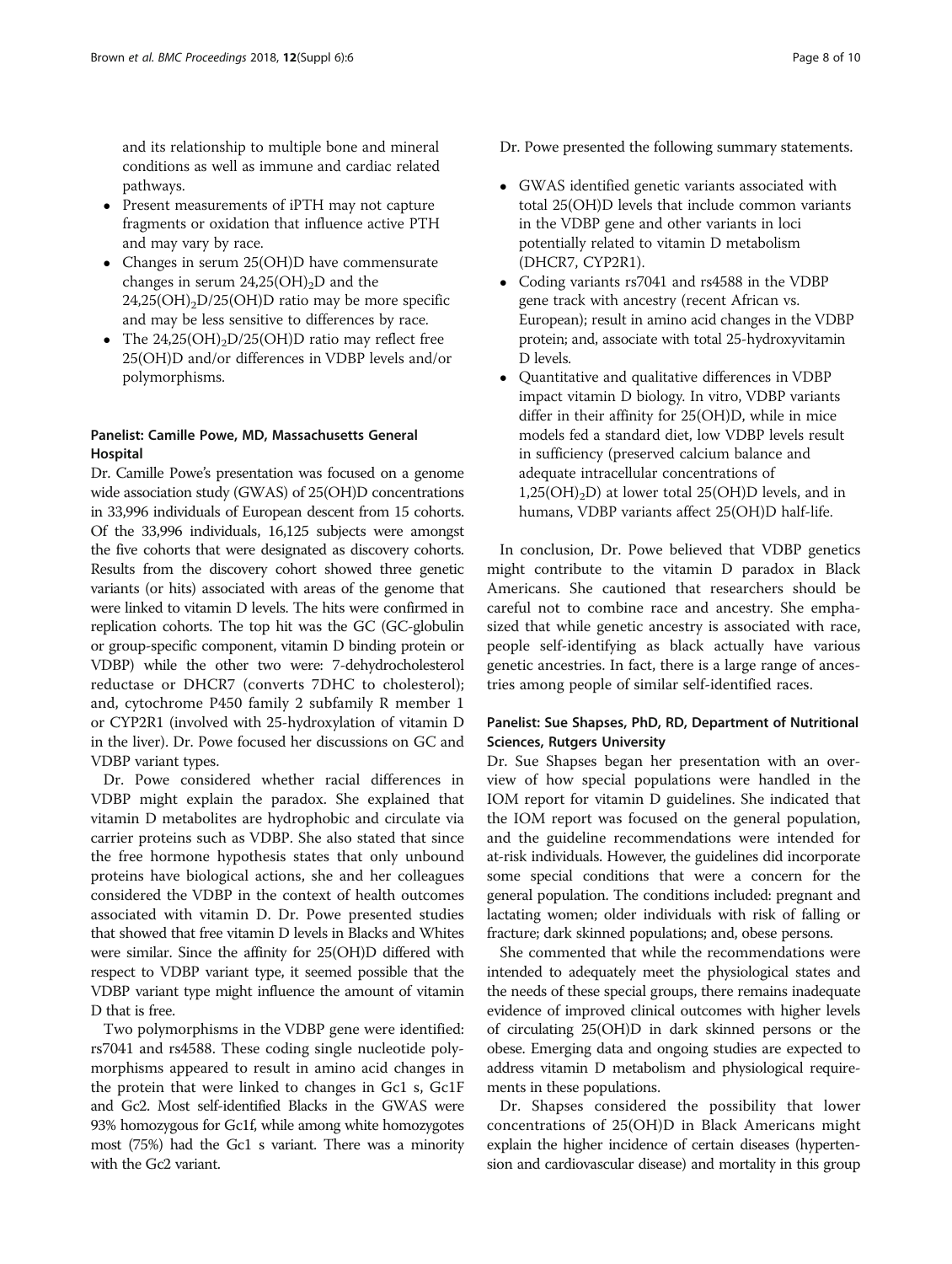when compared to White Americans. She focused on obesity as an example since the prevalence of obesity is higher in Black Americans and it is associated with multiple co-morbidities.

Dr. Shapses noted that serum 25(OH)D levels are low in obese individuals and inversely correlated with adiposity. It is generally assumed that adipose tissue acts as a depot for vitamin D. However, in obese individuals, if nonalcoholic fatty liver disease is also present, there may be altered vitamin D hydroxylation in the liver. Still, there is limited evidence for this latter hypothesis to explain low 25(OH)D in the obese.

In light of the higher incidence of obesity in Black populations (48%) compared to Whites (33%), Dr. Shapses presented data showing in obese individuals increased levels of PTH, estrogen, insulin, MCP-1, and other cytokines, and decreases in adiponectin, osteocalcin, 25(OH)D, ghrelin, and growth hormone. Nonetheless, the interesting paradox framing obesity states is that although obese individuals have normal BMD they show higher fracture risk.

Dr. Shapses then presented data that 25(OH)D levels raised with increasing weight loss (in healthy individuals) and that the increase was believed to be due to a release of 25(OH)D from adipose tissue. Not only was there a greater increase in 25(OH)D with more weight loss, but there was also a greater increase in 25(OH)D levels following vitamin D supplementation in those who lost more weight.

#### Overview of discussions

The expert panel discussions focused on creating a better understanding of the factors affecting differences in vitamin D status and bone health in Black Americans versus White Americans. A secondary focus of the discussions was on the impact of vitamin D supplementation and the potential unintended consequences of current health care practices. The two distinct discussion sessions, each led by a moderator, are summarized below.

### Session 1

# What is the current state of the science on the vitamin D requirements for reducing risks of osteoporosis and fractures in adult Black vs. White Americans?

Moderator: Andy Hoofnagle, MD, PhD.

Much of the discussion in this session focused on understanding the contribution (if any) that adiposity, genetics, and vitamin D supplementation might have on vitamin D status and bone health in Black vs. White Americans. With respect to obesity, the panelists agreed that there was clearly a strong association between obesity and low levels of 25(OH)D, and that 25(OH)D was likely sequestered in adipose tissue. However, as the panelists did not all believe that the greater prevalence of obesity in Black Americans vs. White Americans accounted for the

racial differences in 25(OH)D, they did agree that obesity was likely a minor contributor to the overall paradox. It was mentioned that if an oversimplified view of the sequestering of vitamin D in adipose tissue was accepted, then at some point, a steady state should be reached and serum levels of 25(OH)D should normalize. As such, panelists acknowledged that additional factors that may impact the paradox and that warrant further exploration, include the existence of a potential cholesterol and lipid metabolism effect that's been shown to be evident despite correcting for BMI.

To better understand the role of genetics with respect to the vitamin D paradox, the panelists discussed potential limitations of the GWAS approach. They reiterated the importance of the fact that GWAS only included White populations. As such, many variants in the genome remained unaccounted for. The CYP24A1 (24, 25 hydroxylase) polymorphism was discussed as one example. While variants at this locus showed a strong association with PTH levels in individuals enrolled in the GWAS, the association was shown to be of little use for explaining the high levels of PTH and/or PTH resistance in bone in Black Americans. In cases where loci variants from the GWAS were shown to replicate in Black Americans (e.g. polymorphisms associated with VDBP), there was an expressed concern with the lack of causality in the associations.

The panelists also pondered whether recommendations for vitamin D supplementation should differ according to life stage and/or across different subpopulations. There was a consensus that the IOM recommendations of 400-600 IU/day may be appropriate for various healthy subpopulations, but concerns were expressed about the misuse of threshold values for managing individuals' health. Panelists agreed that the values should be used only as tools for assessing population trends. Of greater concern was the increasing rate of over-supplementation of vitamin D. One panelist commented, "We are a human experiment – people take more vitamin D than ever before. Some athletic team coaches are supplementing to get players over 40 ng/mL."

## Session 2

Is the current approach for assessing vitamin D status (with respect to bone health) sufficient for all populations? What are potential unintended consequences of current assessments for vitamin D status on the health of Black Americans?

Moderator: Sue Shapses, PhD, RD.

Panelists grappled with the appropriateness of current approaches being used to assess vitamin D status in all populations given the scarcity of available data on Black Americans and other subpopulations. It was suggested that 25(OH)D is likely not an ideal marker for measuring